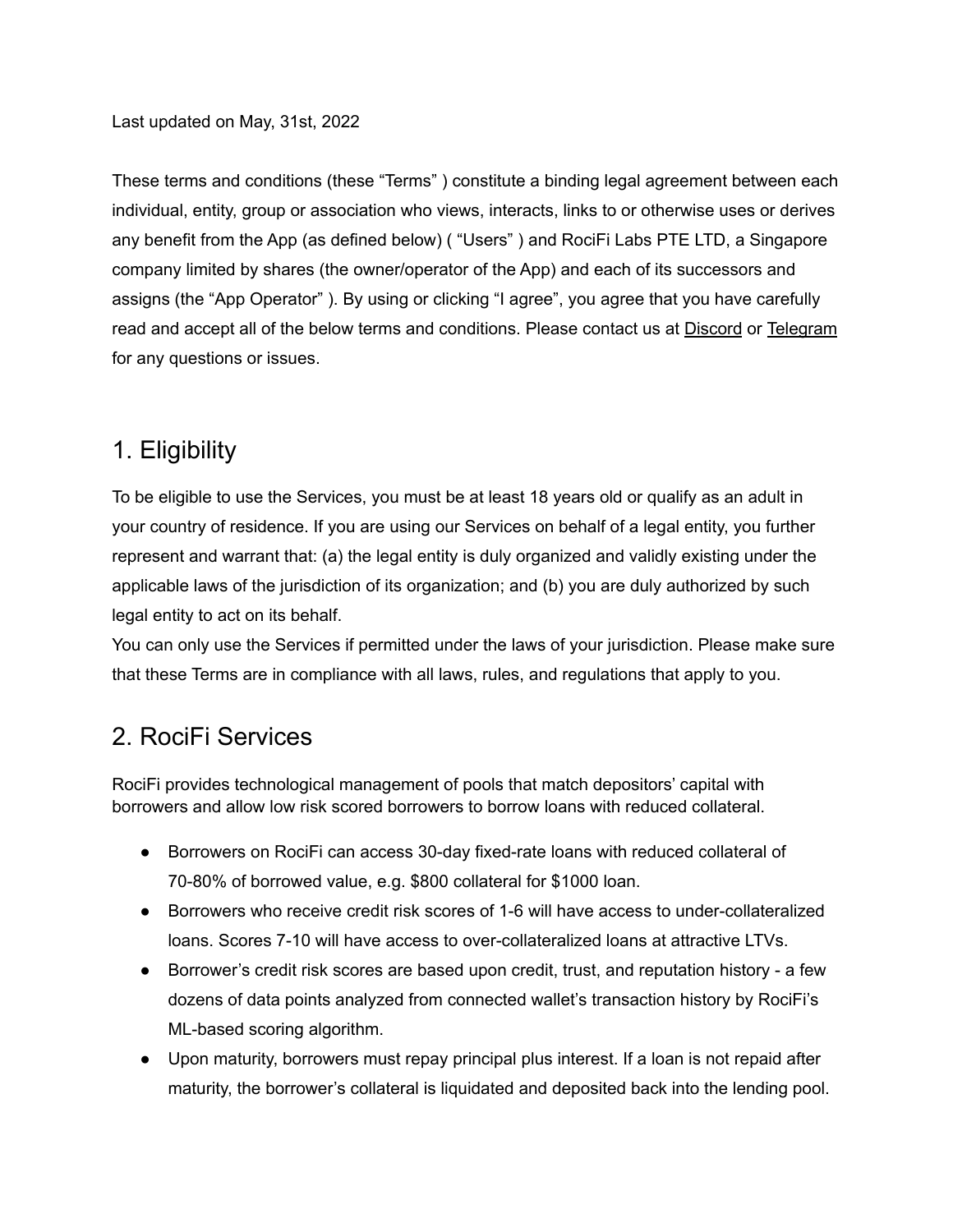● Borrowers who default will be tagged as "defaulters" by RociFi and ecosystem partners and have their addresses doxxed via social channels. If loans are not repaid, Defaulters will be banned from RociFi forever with zero tolerance.

In-depth details on RociFi's credit scoring methodology can be found [here](https://blog.roci.fi/rocifis-defi-credit-scoring-terminology-67109d2114ab).

Lenders on RociFi can earn high, stable APYs by depositing capital into any one of our three lending pools based upon their risk tolerance.

### 2.1 Borrowers of under-collateralized loans

Important! Borrowers must repay debt (principal plus interest plus late repayment fees amount) within 35 days after the loan disbursement.

By agreeing to these terms and conditions, I agree that in case of non-repayment on-time RociFi has the right to publicly share digital identity of the debtor (f.e. Borrower's Twitter handle) and debt amount via own social media and social media of its community until the total debt amount is repaid.

### 2.2 Prohibited activities

You may not access or use the Site and Protocol for any purpose other than that for which we make the Site and Protocol available. The Site and Protocol may not be used in connection with any commercial endeavors except those that are specifically endorsed or approved by us. As a user of the Site and Protocol, you agree not to:

1. Retrieve data or other content from the Site and Protocol to create or compile, directly or indirectly, a collection, compilation, database, or directory without written permission from us.

2. Trick, defraud, or mislead us or other users, especially in any attempt to learn sensitive account information such as user passwords.

3. Circumvent, disable, or otherwise interfere with security-related features of the Site and Protocol, including features that prevent or restrict the use or copying of any Content or enforce limitations on the use of the Site and Protocol and/or the Content contained therein.

4. Disparage, tarnish, or otherwise harm, in our opinion, us and/or the Site and Protocol.

5. Use any information obtained from the Site and Protocol in order to harass, abuse, or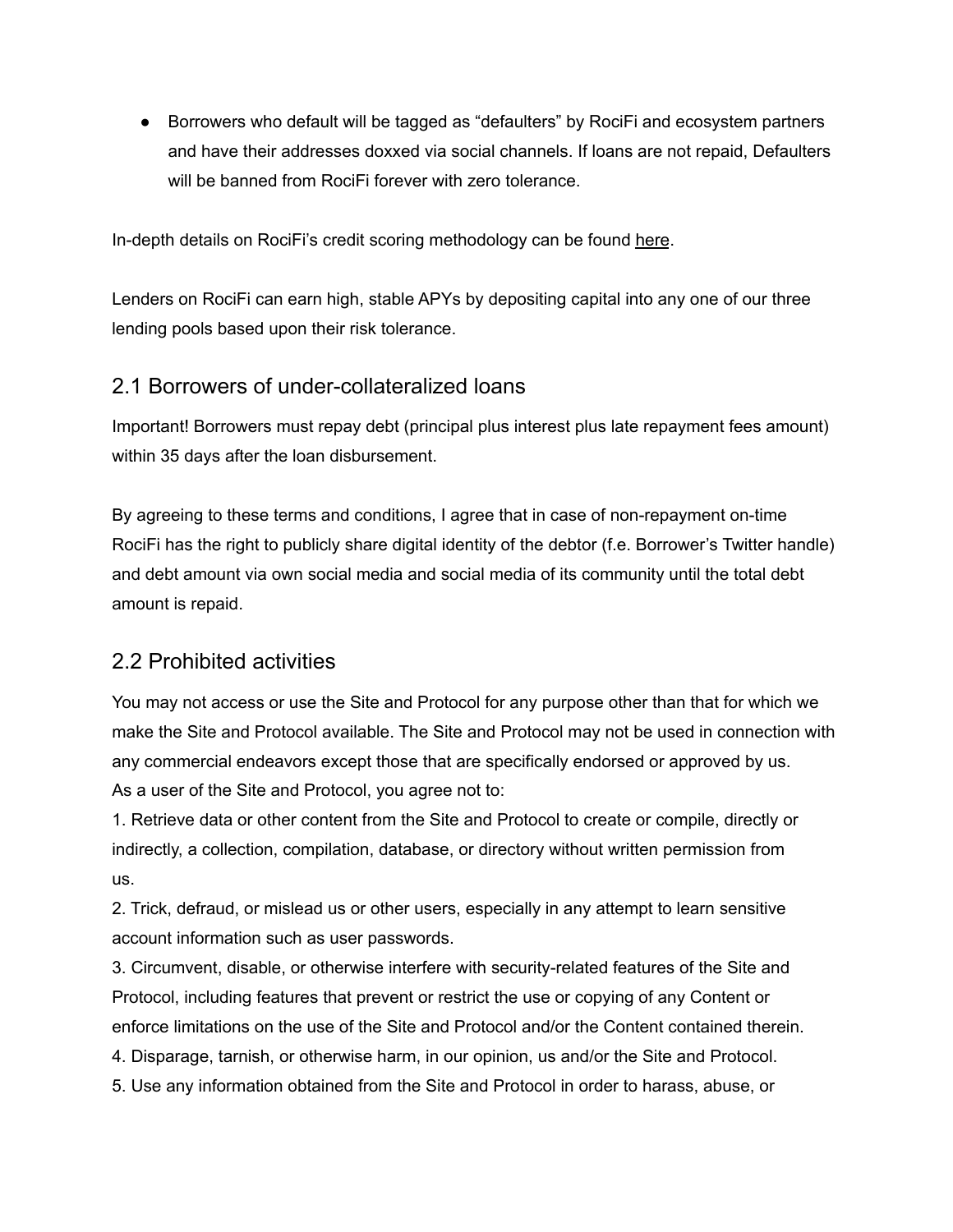harm another person.

6. Make improper use of our support services or submit false reports of abuse or misconduct.

7. Use the Site and Protocol in a manner inconsistent with any applicable laws or regulations.

8. Use the Site and Protocol to advertise or offer to sell goods and services.

9. Engage in unauthorized framing of or linking to the Site and Protocol.

10. Upload or transmit (or attempt to upload or to transmit) viruses, Trojan horses, or other material, including excessive use of capital letters and spamming (continuous posting of repetitive text), that interferes with any party's uninterrupted use and enjoyment of the Site and Protocol or modifies, impairs, disrupts, alters, or interferes with the use, features, functions, operation, or maintenance of the Site and Protocol.

11. Engage in any automated use of the system, such as using scripts to send comments or messages, or using any data mining, robots, or similar data gathering and extraction tools.

12. Delete the copyright or other proprietary rights notice from any Content.

13. Attempt to impersonate another user or person or use the username of another user.

14. Sell or otherwise transfer your profile.

15. Upload or transmit (or attempt to upload or to transmit) any material that acts as a passive or active information collection or transmission mechanism, including without limitation, clear graphics interchange formats ("gifs"), 1×1 pixels, web bugs, cookies, or other similar devices (sometimes referred to as "spyware" or "passive collection mechanisms" or "pcms").

16. Interfere with, disrupt, or create an undue burden on the Site and Protocol or the networks or services connected to the Site and Protocol.

17. Harass, annoy, intimidate, or threaten any of our employees or agents engaged in providing any portion of the Site and Protocol to you.

18. Attempt to bypass any measures of the Site and Protocol designed to prevent or restrict access to the Site and Protocol, or any portion of the Site and Protocol.

19. Copy or adapt the Site and Protocol's software.

20. Decipher, decompile, disassemble, or reverse engineer any of the software comprising or in any way making up a part of the Site and Protocol.

21. Except as may be the result of standard search engine or Internet browser usage, use, launch, develop, or distribute any automated system, including without limitation, any spider, robot, cheat utility, scraper, or offline reader that accesses the Site and Protocol, or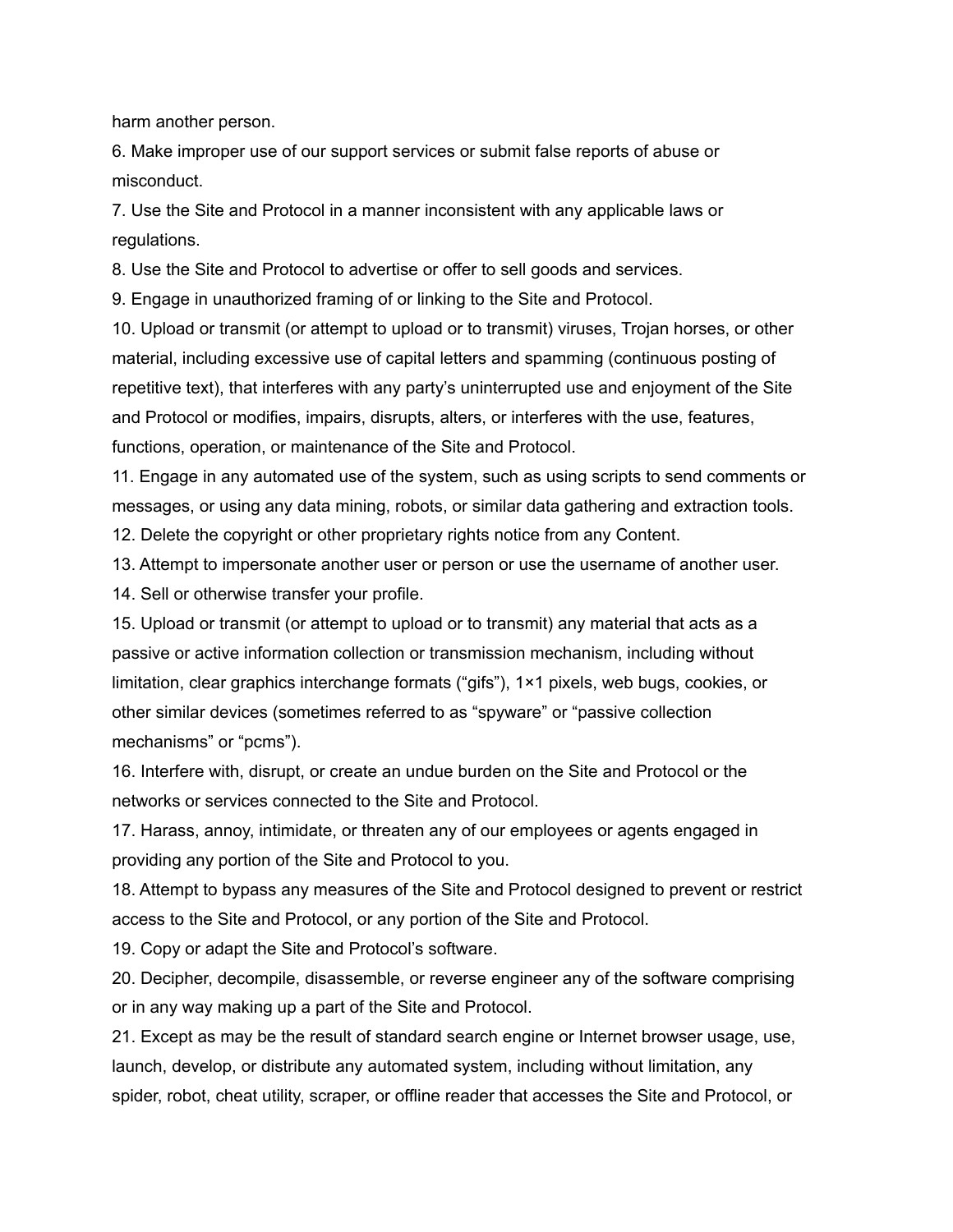using or launching any unauthorized script or other software.

22. Use a buying agent or purchasing agent to make purchases on the Site and Protocol. 23. Make any unauthorized use of the Site and Protocol, including collecting usernames and/or email addresses of users by electronic or other means for the purpose of sending unsolicited email, or creating user accounts by automated means or under false pretenses. 24. Use the Site and Protocol as part of any effort to compete with us or otherwise use the Site and Protocol and/or the Content for any revenue-generating endeavor or commercial enterprise.

## 3. Availability of RociFi Services

We may change, update or suspend the Services, temporarily or indefinitely, so as to carry out works including, but not limited to: software updates, maintenance operations, amendments to the servers, bug fixes etc. We will make reasonable efforts to give you prior notice of any significant disruption of RociFi Services.

RociFi does not guarantee the correct functioning of the Services in the event of the installation or use of programs or applications that do not conform to Service specifications and technical standards.

Please note that when a RociFi Service is unavailable or suspended, you can always recover your Private Keys using your 24-Recovery Phrase on any compatible Wallet.

# 3.1 Underlying blockchain protocols

All transactions created through RociFi Services are confirmed and recorded in associated blockchain networks. Such networks are decentralized peer-to-peer networks run by independent third parties, which RociFi does not own, control or operate. We have no control over blockchain networks and, therefore, cannot and do not ensure that the transactions you broadcast on RociFi Services will be confirmed and processed. You acknowledge that we do not store, send, or receive Crypto Assets and you agree that the transactions you configure on RociFi Services may fail, or may be substantially delayed by the underlying blockchain networks.

On occasions, the blockchain protocol of a given Crypto Asset may change, which may have consequences on its key characteristics including but not limited to their availability, name, security, valuation or the way it operates. Forks entail that forked Crypto Assets may be misdirected or replicated. In any such events, RociFi may decide, at its discretion, to suspend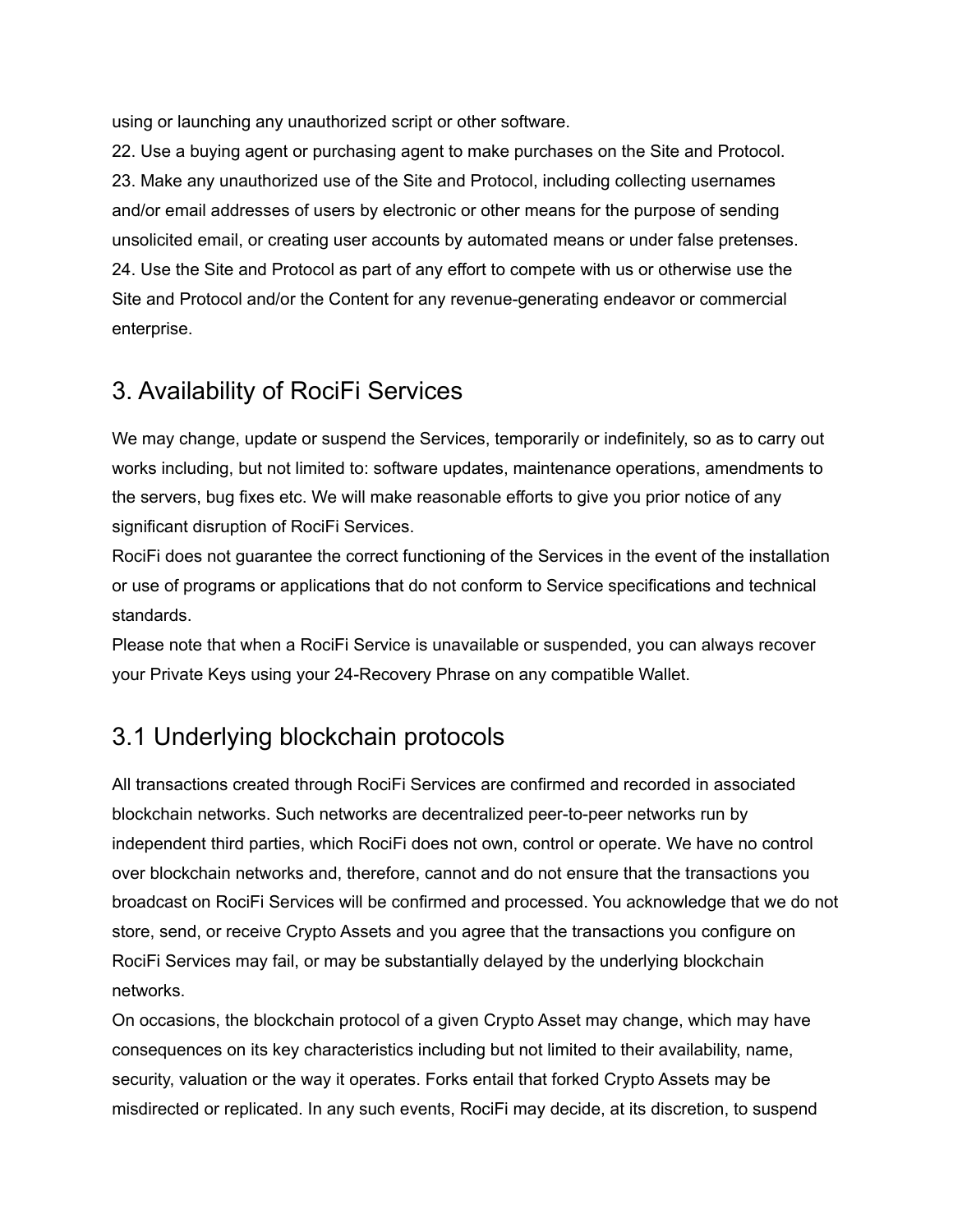support of the impacted Crypto Asset for as long as RociFi deems necessary. When it so decides, RociFi will endeavor to give you advance notice, but may not be able to. You should keep yourself apprised of such events and make all necessary arrangements.

## 4. Intellectual Property

RociFi respects the intellectual property of others and we ask our Users to do the same. You acknowledge and agree that, with the exception of Materials released or anyway made available pursuant to public license agreements, open source, MIT, or other non-proprietary license schemes normally used by the RociFi community, RociFi owns all copyrights, trademarks, know-how or any other intellectual property rights in respect of the software, text, video, audio, artwork, logos, layout of the protocol and application.

### 4.1 Trademarks

The trademarks, service marks and logos of RociFi and others used in the Services ("Trademarks") are the property of RociFi and their respective owners. It is strictly prohibited to use these Trademarks without our express written authorisation or the express written authorisation of any third parties.

### 4.1 Submissions

You acknowledge and agree that any questions, comments, suggestions, ideas, feedback, or other information regarding the Site and Protocol provided by you to us are non-confidential and shall become our sole property. We shall own exclusive rights, including all intellectual property rights, and shall be entitled to the unrestricted use and dissemination of these Submissions for any lawful purpose, commercial or otherwise, without acknowledgment or compensation to you. You hereby waive all moral rights to any such Submissions, and you hereby warrant that any such Submissions are original with you or that you have the right to submit such Submissions. You agree there shall be no recourse against us for any alleged or actual infringement or misappropriation of any proprietary right in your Submissions.

## 5. Privacy Policy

We may use third-party Service Providers to monitor and analyze the use of our Service.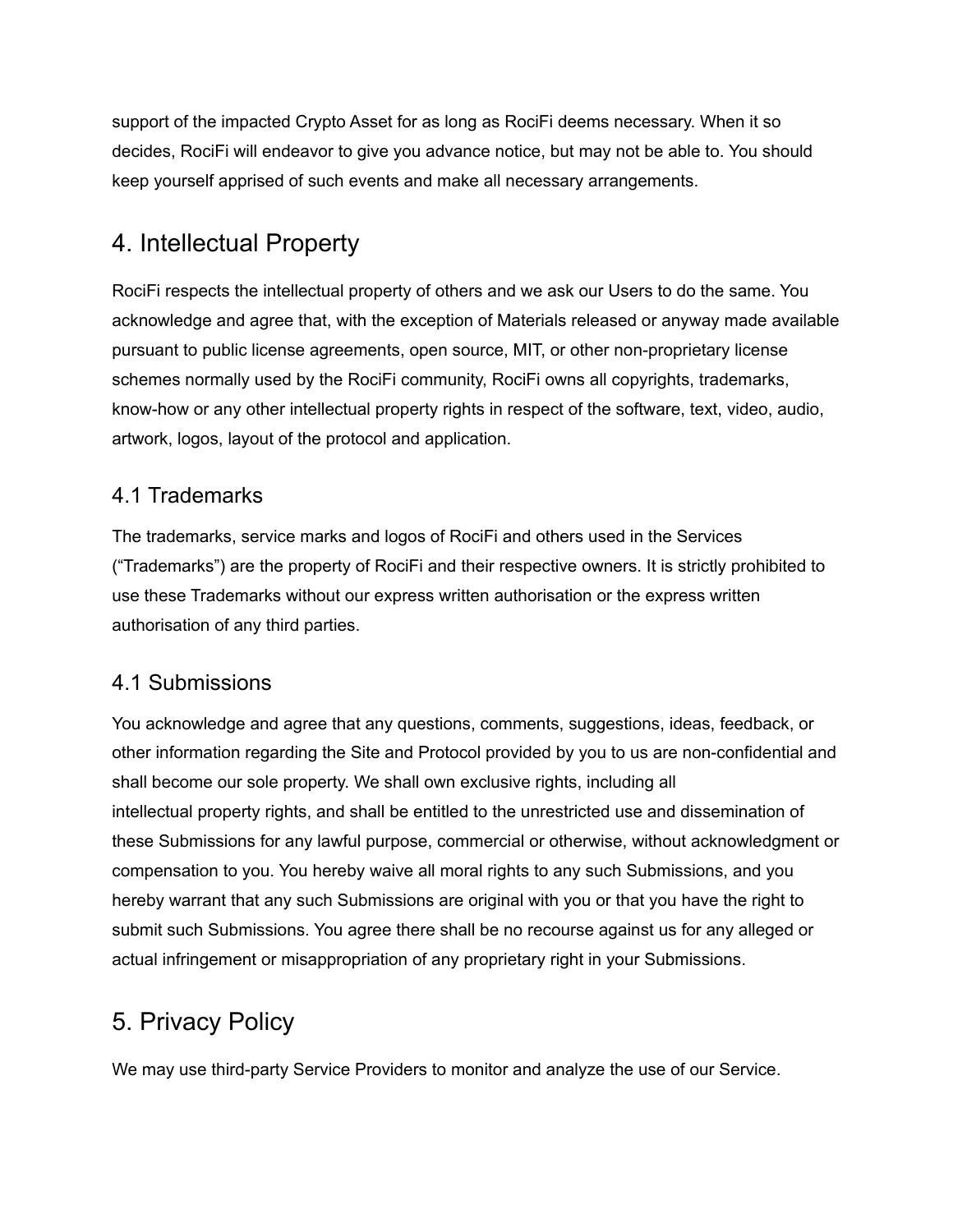In this Privacy Policy, 'us' 'we' or 'our' means RociFi. We are committed to respecting your privacy. Our Privacy Policy sets out how we collect, use, store and disclose your personal information. This Privacy Policy applies to our services, which include the services we provide on https://roci.fi or any other websites, pages, features, or content we own or operate or when you use related services. If you do not agree with the terms of this Privacy Policy, do not access or use the services, websites, or any other aspect of our business. By providing personal information to us, you consent to our collection, use and disclosure of your personal information in accordance with this Privacy Policy and any other arrangements that apply between us. We may change our Privacy Policy from time to time by publishing changes to it on our website. We encourage you to check our website periodically to ensure that you are aware of our current Privacy Policy. Personal information includes information or an opinion about an individual that is reasonably

identifiable.

#### What personal information do we collect?

We may collect the following types of personal information:

- transactional information, such as information about the transactions you make on our services, such as the type, time or amount of a transaction;
- correspondence, such as your feedback or questionnaire and other survey responses;
- online identifiers, such as your blockchain address, device ID, device type, geo-location information, computer and connection information, statistics on page views, traffic to and from the sites, ad data, IP address and standard web log information;
- usage data, such as user preferences and other data collected;
- details of the products and services we have provided to you or that you have enquired about, including any additional information necessary to deliver those products and services and respond to your enquiries;
- any additional information relating to you that you provide to us directly through our website or app or indirectly through your use of our website or app or online presence or through other websites or accounts from which you permit us to collect information; or
- any other personal information that may be required in order to facilitate your dealings with us.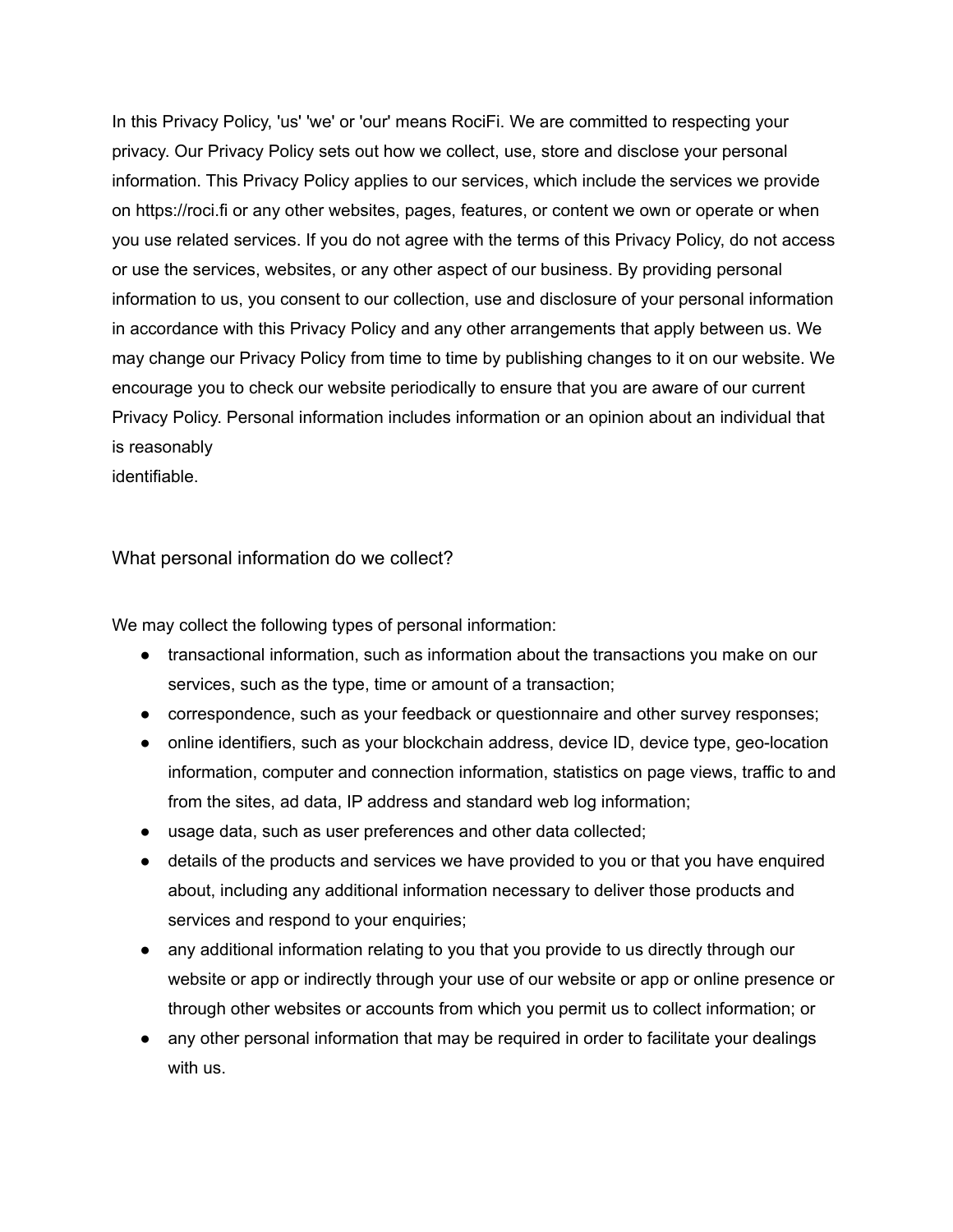How do we collect personal information?

We may collect these types of personal information either directly from you, or from third parties.

We may collect this information when you:

- register on our website or app;
- communicate with us through correspondence, chats, email, or when you share information with us from other social applications, services or websites; or
- interact with our sites, services, content and advertising.

Why do we collect, use and disclose personal information?

- We may collect, hold, use and disclose your personal information for the following purposes:
- to enable you to access and use our website, services and app;
- to operate, protect, improve and optimise our website, services and app, business and our users' experience, such as to perform analytics, conduct research and for advertising and marketing;
- to send you service, support and administrative messages, reminders, technical notices, updates, security alerts, and information requested by you;
- to send you marketing and promotional messages and other information that may be of interest to you, including information sent by, or on behalf of, our business partners that we think you may find interesting;
- to administer rewards, surveys, contests, or other promotional activities or events sponsored or managed by us or our business partners;
- to comply with our legal obligations, resolve any disputes that we may have with any of our users, and enforce our agreements with third parties; and
- to consider your employment application.

We may also disclose your personal information to a trusted third party who also holds other information about you. This third party may combine that information in order to enable it and us to develop anonymised consumer insights so that we can better understand your preferences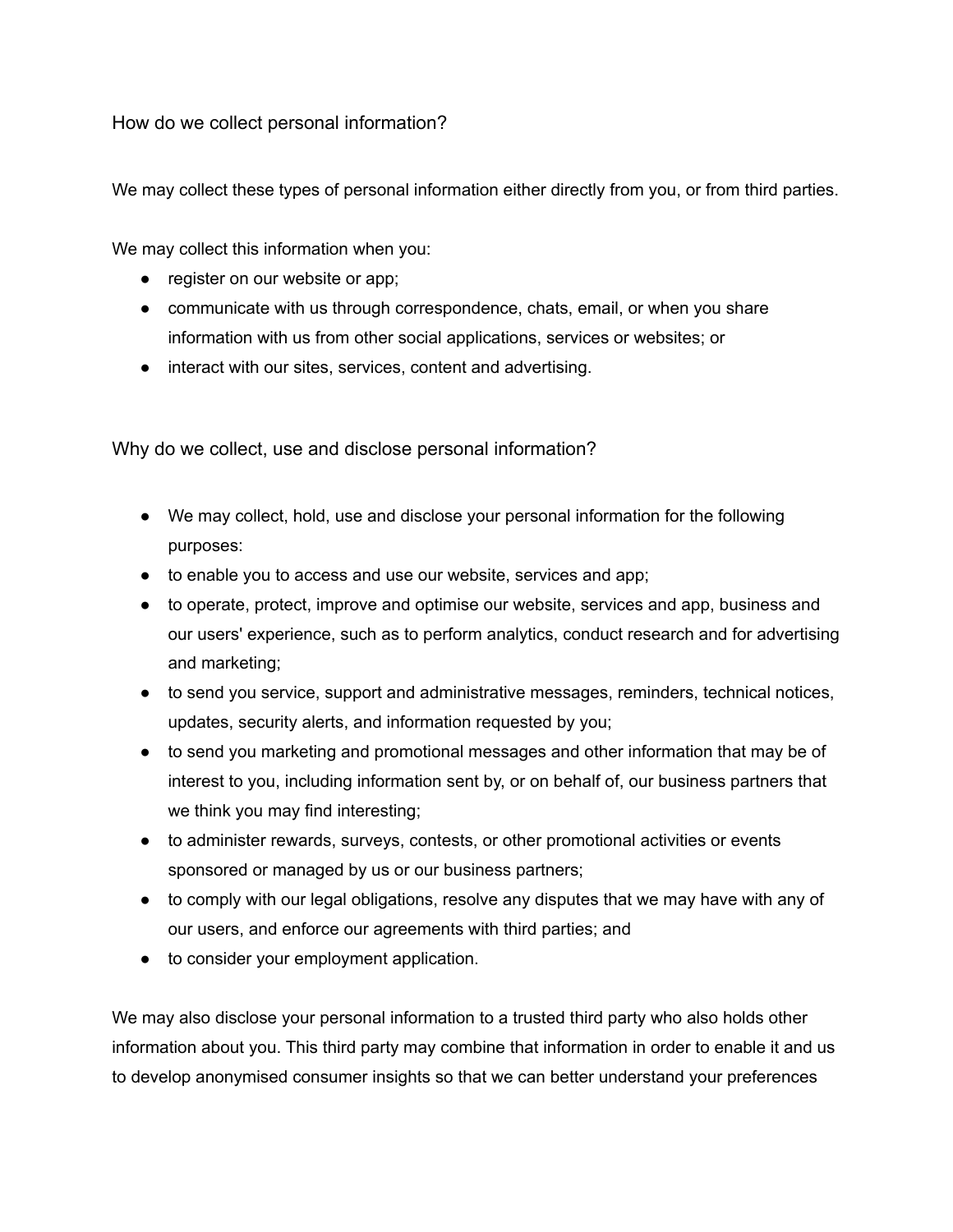and interests, personalize your experience and enhance the products and services that you receive.

Do we use your personal information for direct marketing?

We and/or our carefully selected business partners may send you direct marketing communications and information about our service and products. This may take the form of emails, Discord messages, or other forms of communication, in accordance with the OECD Guidelines on the Protection of Privacy and Transborder Flows of Personal Data. You may opt-out of receiving marketing materials from us by contacting us using the details set out below or by using the opt-out facilities provided (e.g. an unsubscribe link).

To whom do we disclose your personal information?

We may disclose personal information for the purposes described in this privacy policy to:

- third party suppliers and service providers (including providers for the operation of our websites and/or our business or in connection with providing our products and services to you);
- our existing or potential agents, business partners or partners;
- our sponsors or promoters of any competition that we conduct via our services;
- anyone to whom our assets or businesses (or any part of them) are transferred;
- specific third parties authorized by you to receive information held by us; and/or
- other persons, including government agencies, regulatory bodies and law enforcement agencies, or as required, authorized or permitted by law.

#### Disclosure of personal information

When you provide your personal information to us, you consent to the disclosure of your information globally. We will, however, take reasonable steps to ensure that any overseas recipient will deal with such personal information in a way that is consistent with the OECD Guidelines on the Protection of Privacy and Transborder Flows of Personal Data.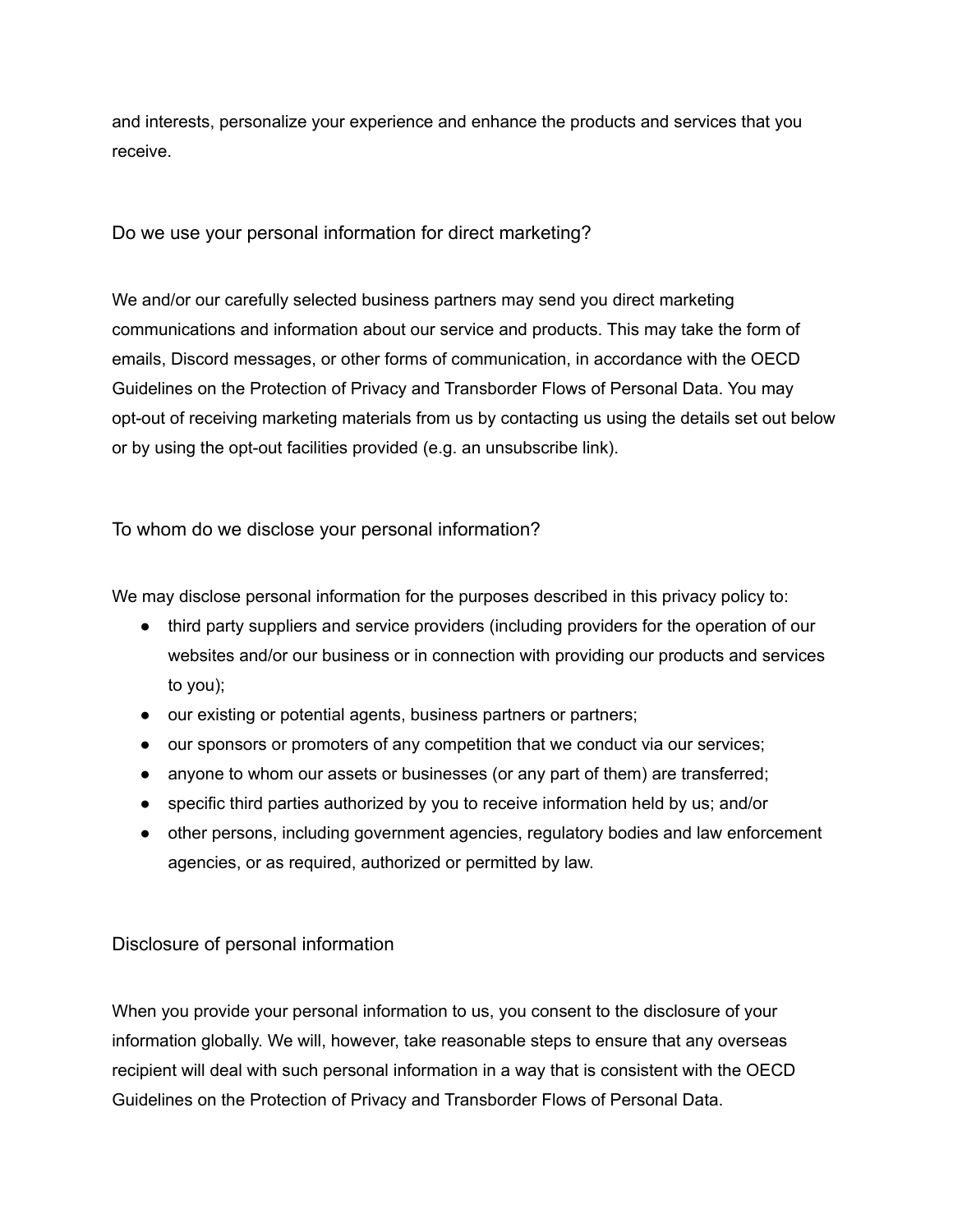#### Using our website

We may collect personal information about you when you use and access our website. While we do not use browsing information to identify you personally, we may record certain information about your use of our website, such as which pages you visit, the time and date of your visit and the internet protocol address assigned to your computer.

#### **Security**

We may hold your personal information in either electronic or hard copy form. We take reasonable steps to protect your personal information from misuse, interference and loss, as well as unauthorized access, modification or disclosure and we use a number of physical, administrative, personnel and technical measures to protect your personal information. However, we cannot guarantee the security of your personal information.

#### Integrated third party services

Various third party services are integrated with our website, including MetaMask. Unless expressly stated otherwise, we are not responsible for the privacy practices of integrated third party services, and have no control over or rights in those linked services. The privacy policies that apply to integrated third party services may differ substantially from our Privacy Policy, so we encourage individuals to read them before using those services.

#### Accessing or correcting your personal information

You can access the personal information we hold about you by contacting the project team on Discord. Sometimes, we may not be able to provide you with access to all of your personal information and, where this is the case, we will tell you why. We may also need to verify your identity when you request your personal information.

If you think that any personal information we hold about you is inaccurate, please contact us and we will take reasonable steps to ensure that it is corrected.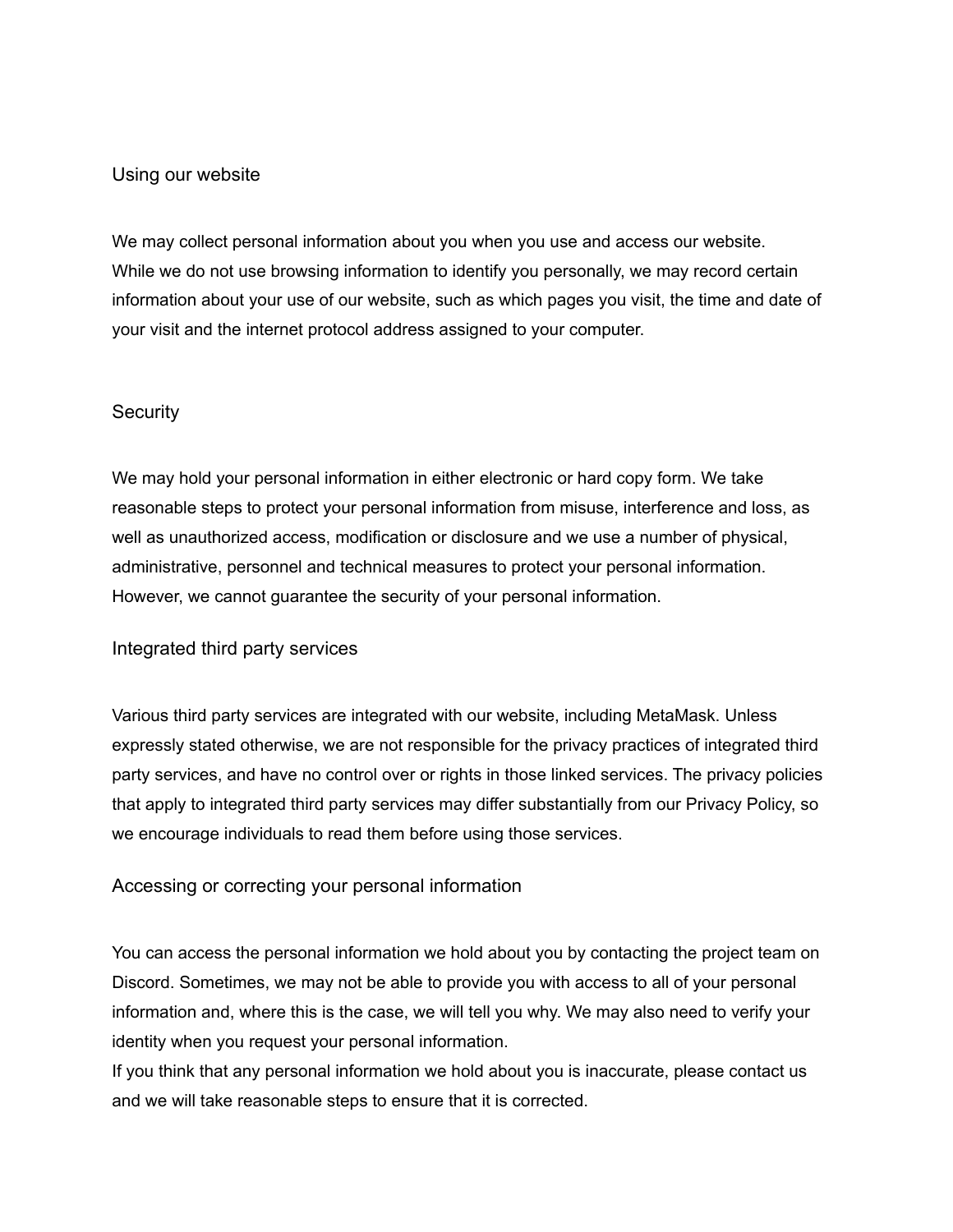#### Google Analytics

Google Analytics is a web analytics service offered by Google that tracks and reports website traffic. Google uses the data collected to track and monitor the use of our Service. This data is shared with other Google services. Google may use the collected data to contextualize and personalize the ads of its own advertising network.

For more information on the privacy practices of Google, please visit the Google Privacy Terms web page: https://policies.google.com/privacy?hl=en.

### 6. Links To Other Websites

Our Service may contain links to third party web sites or services that are not owned or controlled by RociFi Labs. RociFi Labs has no control over, and assumes no responsibility for the content, privacy policies, or practices of any third party web sites or services. We do not warrant the offerings of any of these entities/individuals or their websites.

YOU ACKNOWLEDGE AND AGREE THAT ROCIFI LABS SHALL NOT BE RESPONSIBLE OR LIABLE, DIRECTLY OR INDIRECTLY, FOR ANY DAMAGE OR LOSS CAUSED OR ALLEGED TO BE CAUSED BY OR IN CONNECTION WITH USE OF OR RELIANCE ON ANY SUCH CONTENT, GOODS OR SERVICES AVAILABLE ON OR THROUGH ANY SUCH THIRD PARTY WEB SITES OR SERVICES.

WE STRONGLY ADVISE YOU TO READ THE TERMS OF SERVICE AND PRIVACY POLICIES OF ANY THIRD PARTY WEB SITES OR SERVICES THAT YOU VISIT.

# 7. Limitation Of Liability

YOU EXPRESSLY UNDERSTAND AND AGREE THAT ROCIFI LABS AND ITS DIRECTORS AND EMPLOYEES SHALL NOT BE LIABLE TO YOU FOR ANY DIRECT, INDIRECT, INCIDENTAL, SPECIAL, CONSEQUENTIAL OR EXEMPLARY DAMAGES, INCLUDING, BUT NOT LIMITED TO, DAMAGES FOR LOSS OF PROFITS, GOODWILL, USE, DATA, COST OF PROCUREMENT OF SUBSTITUTE GOODS OR SERVICES, OR OTHER INTANGIBLE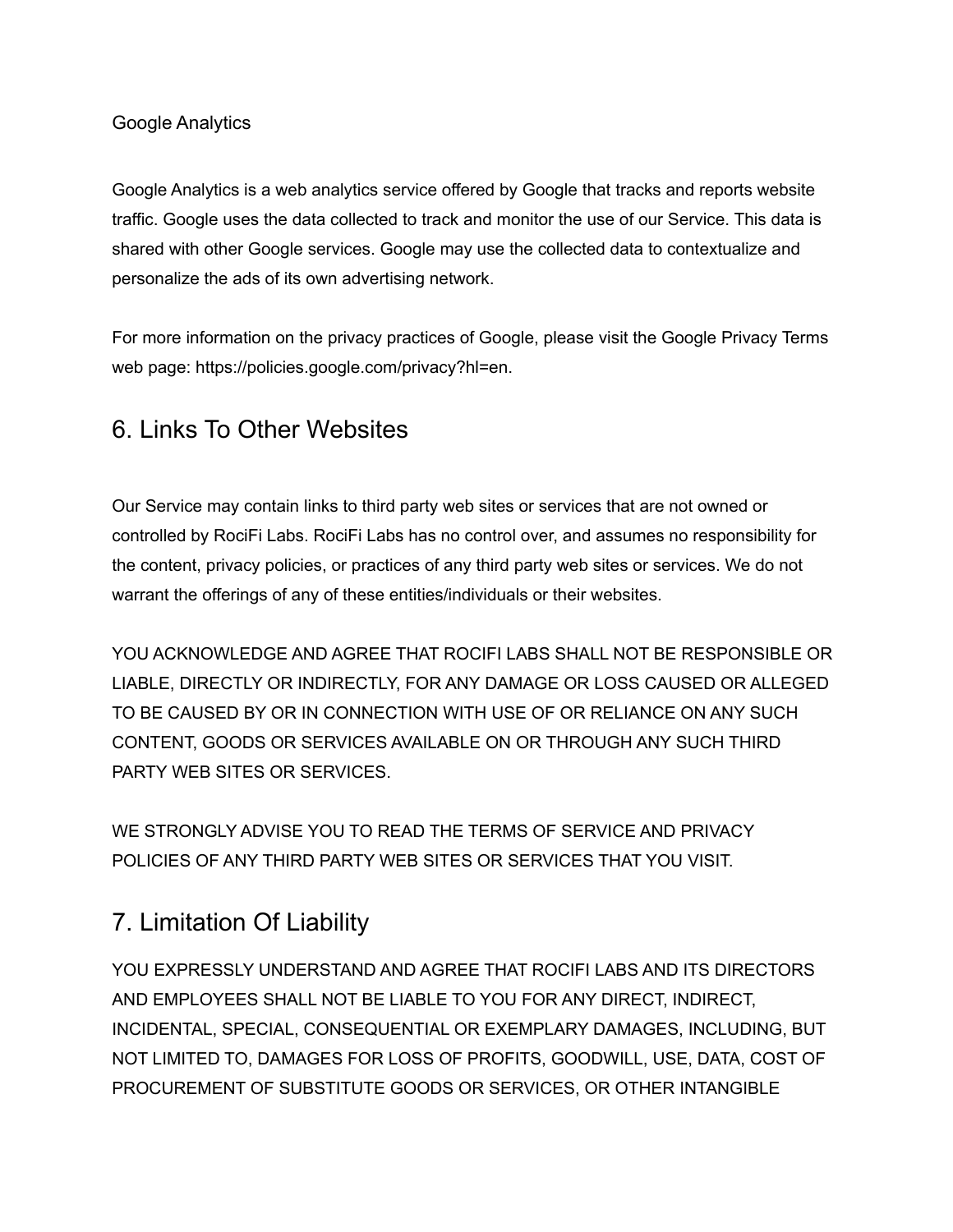LOSSES, RESULTING FROM: (I) THE USE OR INABILITY TO USE THE SERVICES (II) ANY CHANGES MADE TO THE SERVICE OR ANY SUSPENSION OR CESSATION OF THE SERVICES OR ANY PART THEREOF; (III) THE UNAUTHORIZED ACCESS TO OR ALTERATION OF YOUR TRANSMISSIONS OR DATA; (IV) THE DELETION OF, CORRUPTION OF, OR FAILURE TO STORE AND/OR SEND OR RECEIVE YOUR TRANSMISSIONS OR DATA ON OR THROUGH THE SERVICE; AND (V) ANY OTHER MATTER RELATING TO THE SERVICE.

## 8. Disclaimer Of Warranty

THESE SERVICES ARE PROVIDED BY COMPANY ON AN "AS IS" AND "AS AVAILABLE" BASIS. COMPANY MAKES NO REPRESENTATIONS OR WARRANTIES OF ANY KIND, EXPRESS OR IMPLIED, AS TO THE OPERATION OF THEIR SERVICES, OR THE INFORMATION, CONTENT OR MATERIALS INCLUDED THEREIN. YOU EXPRESSLY AGREE THAT YOUR USE OF THESE SERVICES, THEIR CONTENT, AND ANY SERVICES OR ITEMS OBTAINED FROM US IS AT YOUR SOLE RISK.

NEITHER COMPANY NOR ANY PERSON ASSOCIATED WITH COMPANY MAKES ANY WARRANTY OR REPRESENTATION WITH RESPECT TO THE COMPLETENESS, SECURITY, RELIABILITY, QUALITY, ACCURACY, OR AVAILABILITY OF THE SERVICES. WITHOUT LIMITING THE FOREGOING, NEITHER COMPANY NOR ANYONE ASSOCIATED WITH COMPANY REPRESENTS OR WARRANTS THAT THE SERVICES, THEIR CONTENT, OR ANY SERVICES OR ITEMS OBTAINED THROUGH THE SERVICES WILL BE ACCURATE, RELIABLE, ERROR-FREE, OR UNINTERRUPTED, THAT DEFECTS WILL BE CORRECTED, THAT THE SERVICES OR THE SERVER THAT MAKES IT AVAILABLE ARE FREE OF VIRUSES OR OTHER HARMFUL COMPONENTS OR THAT THE SERVICES OR ANY SERVICES OR ITEMS OBTAINED THROUGH THE SERVICES WILL OTHERWISE MEET YOUR NEEDS OR EXPECTATIONS.

COMPANY HEREBY DISCLAIMS ALL WARRANTIES OF ANY KIND, WHETHER EXPRESS OR IMPLIED, STATUTORY, OR OTHERWISE, INCLUDING BUT NOT LIMITED TO ANY WARRANTIES OF MERCHANTABILITY, NON-INFRINGEMENT, AND FITNESS FOR PARTICULAR PURPOSE.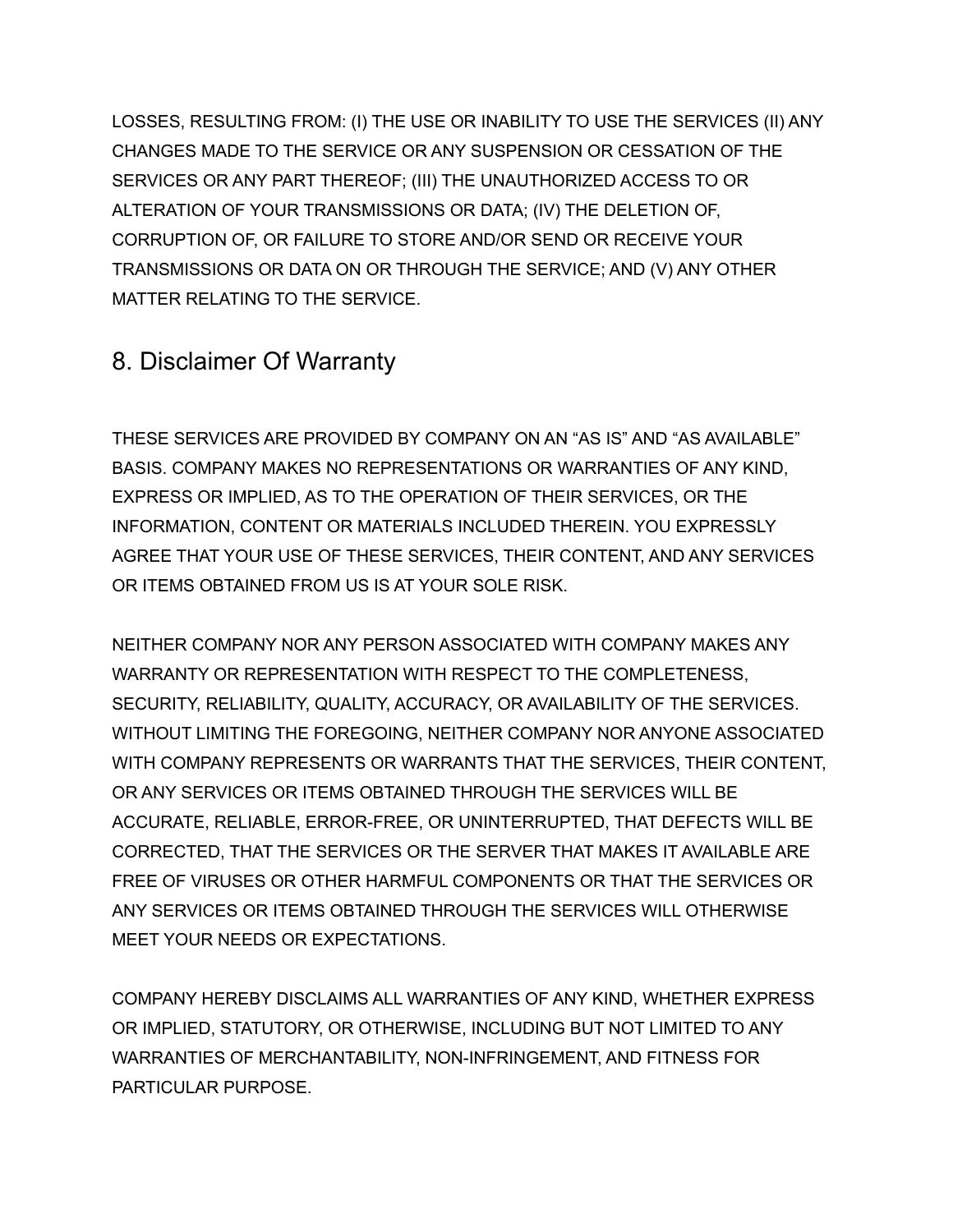THE FOREGOING DOES NOT AFFECT ANY WARRANTIES WHICH CANNOT BE EXCLUDED OR LIMITED UNDER APPLICABLE LAW.

### 9. Termination

These Terms of Use shall remain in full force and effect while you use the Site and Protocol. WITHOUT LIMITING ANY OTHER PROVISION OF THESE TERMS OF USE, WE RESERVE THE RIGHT TO, IN OUR SOLE DISCRETION AND WITHOUT NOTICE OR LIABILITY, DENY ACCESS TO AND USE OF THE SITE AND PROTOCOL (INCLUDING BLOCKING CERTAIN IP ADDRESSES), TO ANY PERSON FOR ANY REASON OR FOR NO REASON, INCLUDING WITHOUT LIMITATION FOR BREACH OF ANY REPRESENTATION, WARRANTY, OR COVENANT CONTAINED IN THESE TERMS OF USE OR OF ANY APPLICABLE LAW OR REGULATION. WE MAY TERMINATE YOUR USE OR PARTICIPATION IN THE SITE AND PROTOCOL OR DELETE ANY CONTENT OR INFORMATION THAT YOU POSTED AT ANY TIME, WITHOUT WARNING, IN OUR SOLE DISCRETION.

If we terminate or suspend your account for any reason, you are prohibited from registering and creating a new account under your name, a fake or borrowed name, or the name of any third party, even if you may be acting on behalf of the third party. In addition to terminating or suspending your account, we reserve the right to take appropriate legal action, including without limitation pursuing civil, criminal, and injunctive redress.

## 10. Applicable law

These Terms will be governed by and interpreted in accordance with the laws of Singapore. Any dispute, controversy, difference or claim arising out of or relating to this Agreement, including the existence, validity, interpretation, performance, breach or termination thereof or any dispute regarding non-contractual obligations arising out of or relating to it shall be referred to and finally resolved by the competent courts of Singapore, Singapore.

You and RociFi agree that any dispute arising out of or related to these Terms or the Services is personal to you and RociFi, and that any dispute will be resolved solely through individual action, and will not be brought as a class arbitration, class action, or any other type of representative proceeding.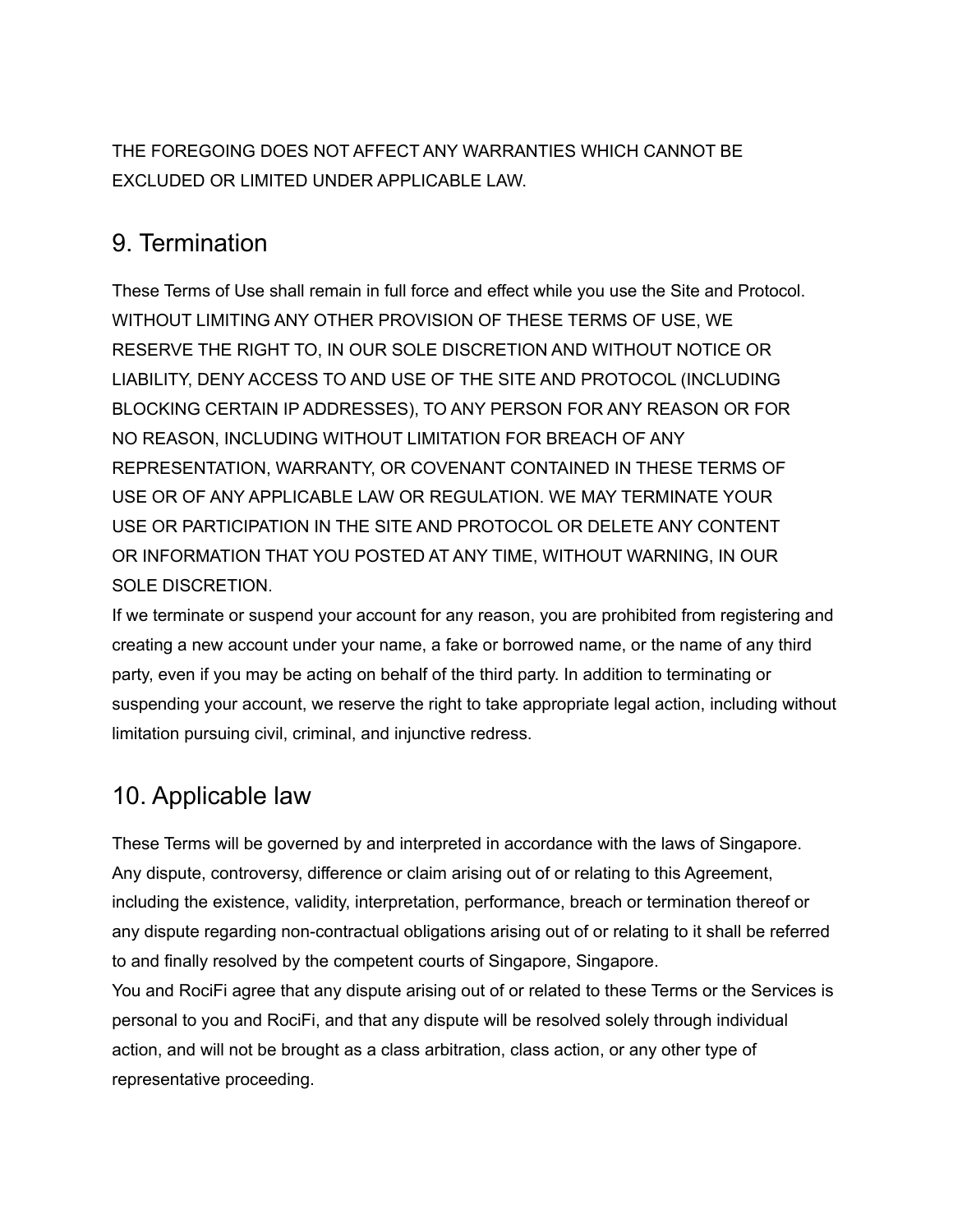You and RociFi waive your rights to a jury trial and to have any dispute arising out of or related to these Terms or the Services resolved in court. Instead, for any dispute or claim that you have against RociFi (together with its members, its service providers, its affiliates, and their respective shareholders, employees, directors, agents, service providers and representatives, suppliers, and contractors) or relating in any way to the Services, you agree to first contact RociFi and attempt to resolve the claim informally by sending a written notice of your claim ("Notice") to RociFi by email at — The Notice must (a) include your name, residence address, email address, and telephone number; (b) describe the nature and basis of the claim; and (c) set forth the specific relief sought. Our notice to you will be similar in form to that described above. If you and RociFi cannot reach an agreement to resolve the claim within thirty (30) days after such Notice is received, then either party may submit the dispute to binding arbitration. You and RociFi agree that for any arbitration you initiate, you will incur the filing fee and all other costs. For any arbitration initiated by RociFi, RociFi will incur all fees and costs. Any claim arising out of, or related to these Terms or the Services, must be filed within one year after such claim arose; otherwise, the claim is permanently barred, which means that you and RociFi will not have the right to assert the claim.

### 11. Changes To Service

We reserve the right to withdraw or amend our Service, and any service or material we provide via Service, in our sole discretion without notice. We will not be liable if for any reason all or any part of Service is unavailable at any time or for any period. From time to time, we may restrict access to some parts of Service, or the entire Service, to users, including registered users.

By continuing to access or use our Service after any revisions become effective, you agree to be bound by the revised terms. If you do not agree to the new terms, you are no longer authorized to use Service.

### 12. Miscellaneous

These Terms of Use and any policies or operating rules posted by us on the Site and Protocol or in respect to the Site and Protocol constitute the entire agreement and understanding between you and us. Our failure to exercise or enforce any right or provision of these Terms of Use shall not operate as a waiver of such right or provision. These Terms of Use operate to the fullest extent permissible by law. We may assign any or all of our rights and obligations to others